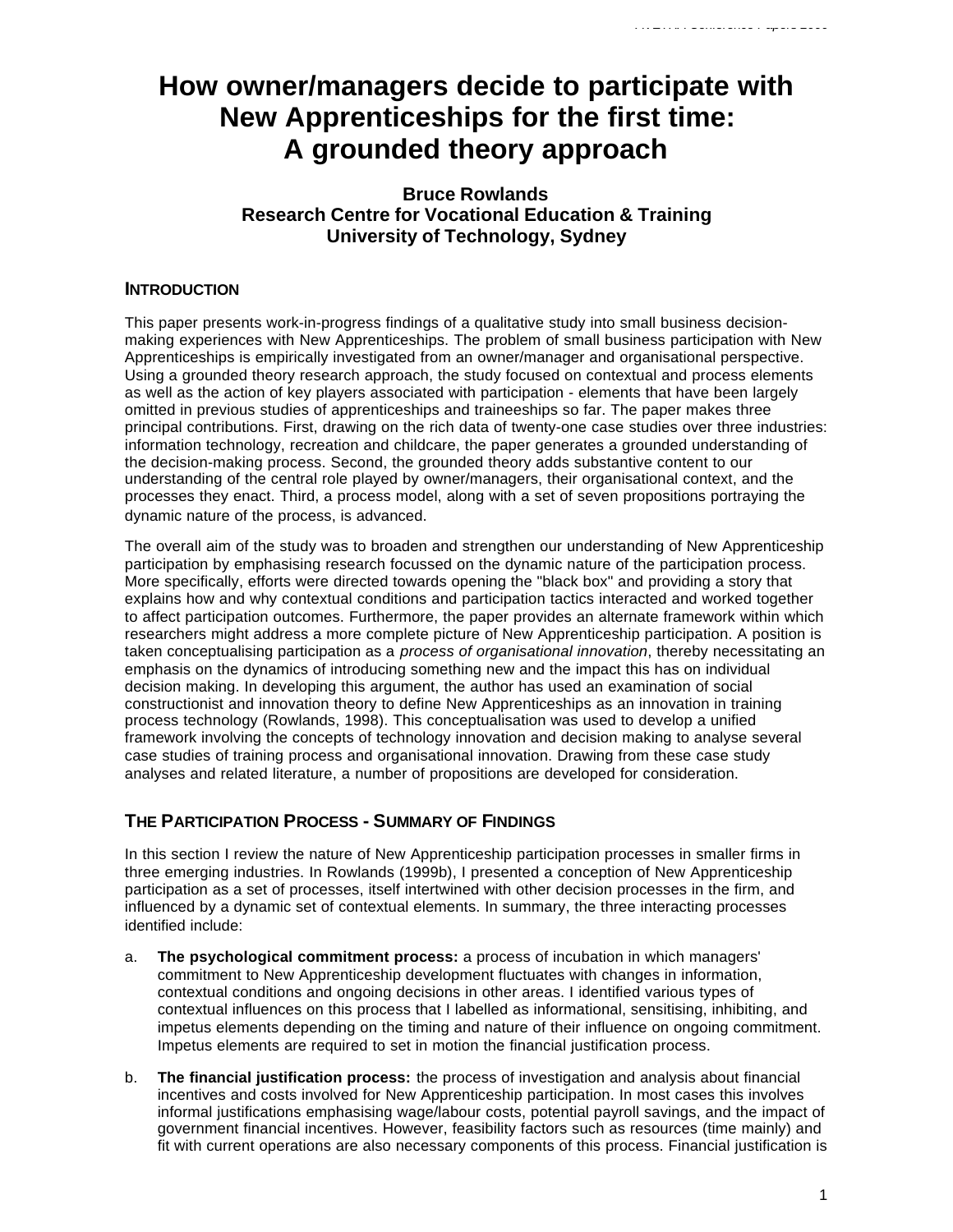also influenced by contextual elements like the other two processes and interacts with operational choice and psychological commitment in various ways.

*AVETRA Conference Papers 2000*

c. **The operational choice process:** a process of influence involving the selection of trainees and interaction with training providers. This process may itself be facilitated or interrupted by ongoing contextual influences. The information generated by the operational process may affect psychological commitment directly and may also be used in financial justification.

The process represented in Figure 1 provides one way of examining the organisational innovation decision making process around New Apprenticeships. By taking into account the existing firm-level context and owner/managers' intentions for and actions around New Apprenticeships, the nature and origin of the innovation, as well as the consequences of these changes, participation can be anticipated, explained, and understood.

While participating and non-participating firms both 'participated' with New Apprenticeships in some form, their experiences differed significantly. The comparative analysis method of grounded theorising - which allowed contrasting participants and non-participants on a common set of issues (see Table 1) - suggest that these differences can be attributed to variations in the participation process and the idiosyncratic nature of each firm, the organisational context, as well as intentions and actions of key players around the participation process.

The model developed here does not imply that New Apprenticeships *per se* cause process variations. Rather, as shown in Figure 1 and described by the seven propositions, it indicates that participation emerges from particular interactions of organisational context, owner/managers' intentions and actions, and the traineeship technology. The research strategy adopted was successful to the extent that it yielded a rich structure of participation related issues clearly relevant from the standpoint of the owner/managers. What is impressive is that the investigation identified some unexpected dynamics of participation from the owner standpoint. For example, the owners were not able to identify the moment of 'commitment' or the main reason for participation; and secondly, owner/managers believed that negotiations with training providers and attempted dealings with government departments were more influential in their 'decision making' than were the characteristics of the traineeship scheme itself.



**Figure 1 Research Model: The participation process - a set of three interconnecting sub-processes**

**Environment consists of impact from Government, Training Providers & Potential Trainees.**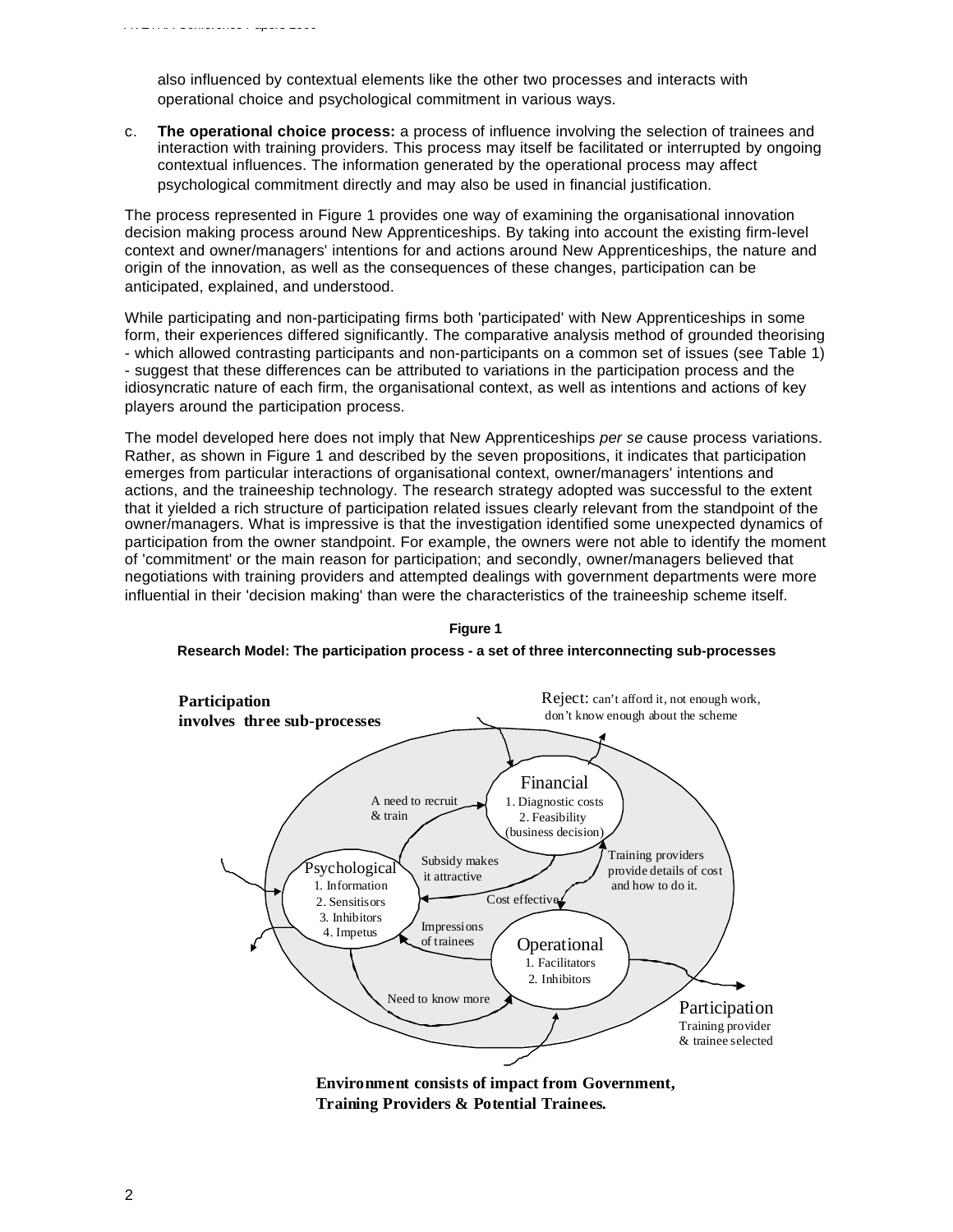## **DISCUSSION OF FINDINGS AND THEORETICAL IMPLICATIONS**

Building on existing research and advancing knowledge about small employer involvement with government training initiatives posed a considerable challenge because a number of conceptual and methodological problems are involved. Three conceptual difficulties and one methodological problem, all of which impede the development of process knowledge in the field of business participation with structured on-the-job training, are addressed below.

- 1. First, the study reveals the need for broad interpretation of the term *participation* with respect to researching Australia's New Apprenticeship system. It suggests that *participation* be conceived as a complex process involving multiple actors with different backgrounds, skills, interests and motivations, all interacting with multiple contextual conditions. A process that begins (in a temporal sense) with the introduction of a new idea for training and skill formation and continues until a trainee is registered and employed by the firm.
- 2. Second, the study presents convincing evidence that the issue of participation can best be conceptualised as a multi-dimensional construct which should take into account social issues, supplier influences (including the process of communication and signalling of a new training initiative), knowledge and learning requirements, as well as business and economic factors.
- 3. Third, it rejects the notion of an owner/manager making an objective 'decision' based on characteristics of the scheme itself involving cost and benefit. Clearly, conditions external to the firm, other ongoing issues within the firm, and owner/manager attitudes are likely to be equally, if not more important, in the 'decision making process' and will impact on the participation outcome in each situation.
- 4. Finally, and most importantly, this study develops a process model of New Apprenticeship participation along with a set of seven theoretical propositions which portray the dynamic nature of the process.

Next, I address and discuss each of these theoretical findings in greater detail.

#### **TOWARD A BROADER DEFINITION OF NEW APPRENTICESHIP PARTICIPATION**

A first conceptual dilemma in the conduct of any training initiatives study is related to the definition of the term "participation" itself. This study has shown that it is preferable, from a research standpoint, to adopt a broad definition which reconciles existing views of participation as a technical, economic and managerial activity. Specifically, it recommends that activities related to the 'decision making' process as well as those preoccupations related to the issue of social meaning, organisational change and innovation, relationship marketing, communication strategies, and management of consequences all be considered. The findings of this report add some freshness to the definition adopted in this study by clarifying the nature of the issues and challenges most likely encountered during the participation process. In this light, Table 1 outlines the issues and related challenges encountered in the twentyone cases which formed the object of this study.

Based on evidence presented in this study, I define New Apprenticeship participation as a complex and dynamic process where owner/managers are likely to face, more likely simultaneously (parallel sub processes) than sequentially, issues such as: (1) accumulating knowledge and information, (2) forming and applying attitudes towards young people in general, (3) viewing young, cheap, trained workers as a form of business survival strategy, (4) defining and confirming cost & benefits, (5) consideration of feasibility and impact on the firm, (6) finding out more about how the scheme works, and (7) selecting the training provider and trainee. Taken all together these issues confirm that the outcomes of the participation process tend to be business related. For instance, they are aimed at saving money, acquiring new skills for the firm, gaining new knowledge, training a worker specifically for a job, forming simple business relationships with training providers, overcoming knowledge barriers, fitting a trainee in with the organisation, and about trialing something new to a firm. The outcomes clearly accord with an economic / business perspective, yet the process of participation is multi-dimensional, involving social meaning, change, innovation and overcoming knowledge barriers.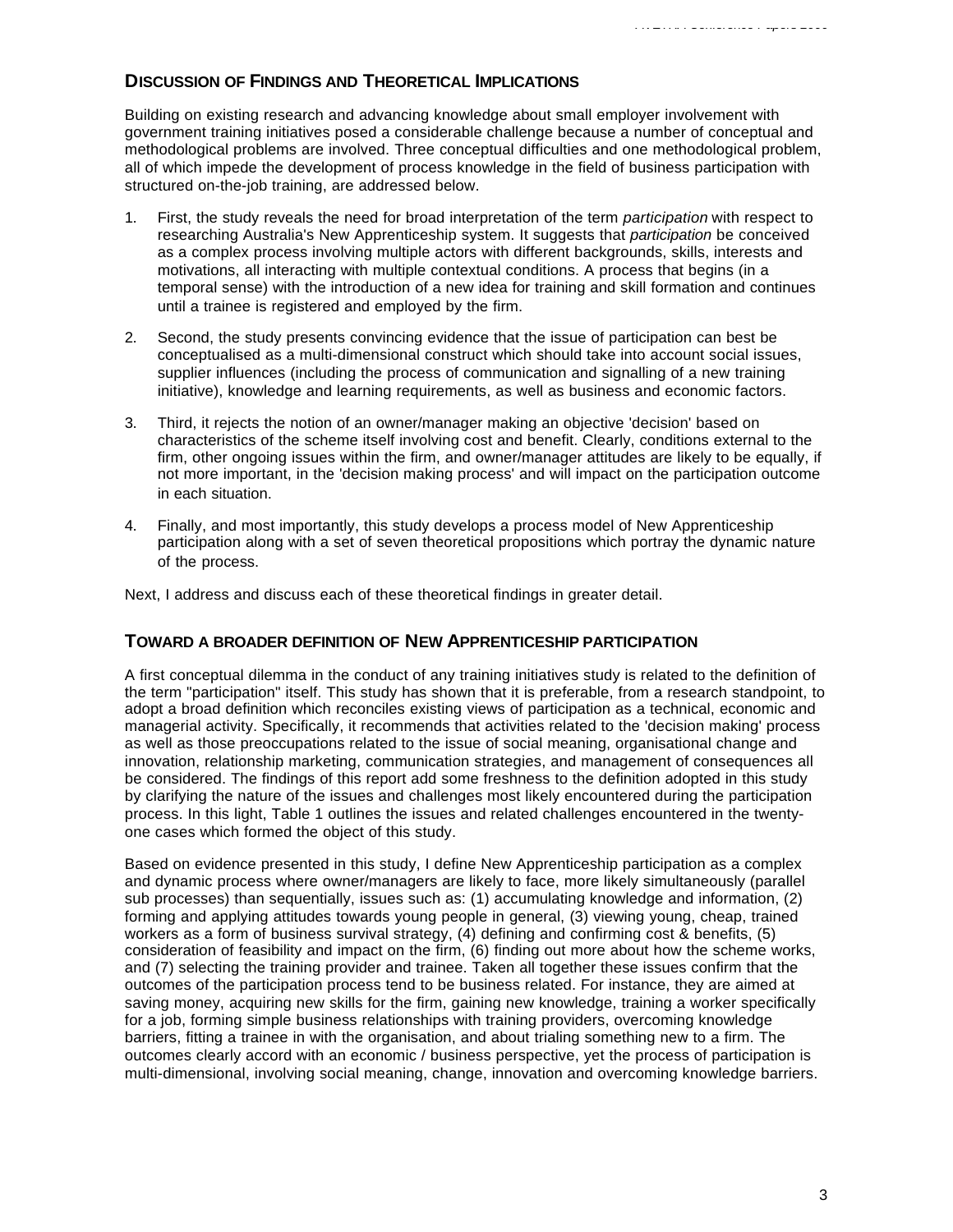#### **Table 1**

*AVETRA Conference Papers 2000*

#### **Issues and Challenges Encountered in the 21 SME Participation Cases**

| <b>Participation Issues</b>                                                  | <b>Examples of Participation Challenges</b>                                          |
|------------------------------------------------------------------------------|--------------------------------------------------------------------------------------|
| Psychological:<br>developing a commitment to<br><b>New Apprenticeships:-</b> |                                                                                      |
| Acquiring knowledge about how<br>to do it.                                   | • Couldn't find out anything about the scheme from government                        |
|                                                                              | • Negative and pre-conceived ideas about government labour market<br>schemes         |
|                                                                              | Newness of the concept                                                               |
|                                                                              | Lack of information & mis-information                                                |
| Attitudes towards young people<br>in general                                 | • Negative attitudes towards young people as workers                                 |
|                                                                              | Willingness to train on the job                                                      |
|                                                                              | Giving young people a chance in life                                                 |
|                                                                              | Prior experience with government training schemes<br>٠                               |
| <b>Business survival</b>                                                     | Business downturn due to government cutbacks<br>٠                                    |
|                                                                              | Countering the mobility of the labour market                                         |
|                                                                              | Acquire new skills and diversifying services<br>٠                                    |
|                                                                              | Overcoming resistance from staff                                                     |
|                                                                              | Dealing with government bureaucracy                                                  |
| <b>Financial: cost and</b><br>financial justification:-                      | $\bullet$                                                                            |
| Defining and confirming cost &<br>benefits                                   | Finding out about subsidy & training wage arrangements                               |
|                                                                              | Recruitment – can we afford an additional employee, do we have enough<br>work to do? |
|                                                                              | Saving money - a source of cheap labour                                              |
| Consideration of feasibility and<br>impact on the firm                       | Finding time to train properly on the job                                            |
|                                                                              | Training up someone specifically for the job                                         |
|                                                                              | Resistance to change from existing workers                                           |
|                                                                              | Obtaining the approval of the centre owner                                           |
|                                                                              | Fitting a trainee in with organisational practices                                   |
| <b>Operational: making choices:-</b>                                         |                                                                                      |
| Finding out more about how the<br>scheme worked                              | • Overcoming knowledge barriers                                                      |
|                                                                              | Finding a suitable and registered training provider locally                          |
|                                                                              | Getting help from training providers                                                 |
|                                                                              | Dealing with delays from government departments                                      |
| Selecting the training provider<br>and trainee(s)                            | Forming business relationships with training providers                               |
|                                                                              | Letting training firms and group training companies handle recruitment<br>٠          |
|                                                                              | Dealing with young people                                                            |
|                                                                              | Being influenced by young enthusiastic people<br>٠                                   |

## **RECONCILING AN ECONOMIC CONCEPTUALISATION OF THE PROBLEM**

A second prickly issue when studying government training initiatives participation is in establishing an accepted conceptualisation of the problem itself. There is no consensus on The problem and how it is defined and conceptualised. Cuban (1997) raised the issue of how problems are defined and who does the framing because in this instance, we have another Federal program - New Apprenticeships being promoted as a reform (or solution) to a problem defined by policy makers and experts. The problem then, according to Cuban is not an objective rendering of a situation, but is socially constructed. Rather than dwell on how the problem has been framed and which institutions do the defining, this paper argues that there are other key perspectives, or 'ways of seeing' that have been absent from the examination of New Apprenticeships so far.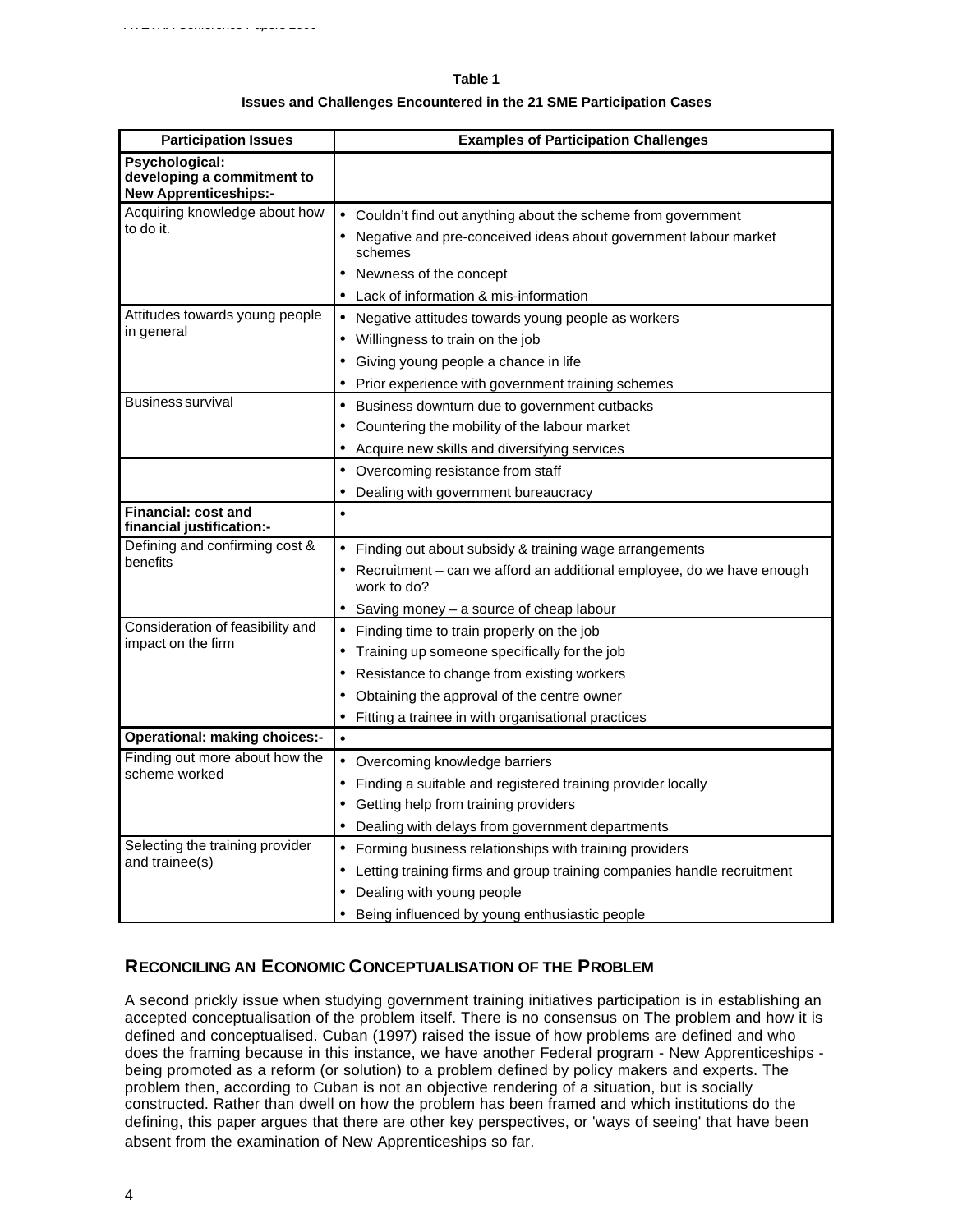This study reinforces the adoption of a multi-dimensional view of New Apprenticeship participation where both outcomes and process criteria are considered. Importantly, this study supports those who have advocated the consideration of multiple issues (Hommen, 1997). For instance, participation with trainees as evidenced in Table 1 is seen to be a mix of issues and a dynamic process.

The findings discussed in Rowlands (1998) suggest that, based on the evidence in the work-place training / apprenticeship literature, they reflect the fact that differences in intentions, processes, and contexts around the participation with New Apprenticeships have been largely overlooked by research that seeks invariant outcomes from training expenditure. The framework proposed here is different from existing frameworks on enterprise and apprenticeship training (*c.f.* Hayton *et al*, 1996; Dockery et al, 1997; Burns, 1999), which tend to share three characteristics: (1) they consist of causal models, based on the deterministic assumptions of either a technological or organizational imperative (Markus & Robey: 1988), and hence discount the importance of human intentions and action in shaping the adoption and use of technology; (2) they are variance models (Markus and Robey, 1988), and hence do not adequately capture the contextual and processual issues that are fundamental to examining organizational change (Pettigrew, 1990); and (3) they focus primarily on factors of economic cost & benefit, and hence do not examine, over time, the dynamics and interplay of social influences, business context, and individual owner/manager action.

In this particular study, it was made clear that a sociological perspective approaching participation as a multi-dimensional construct locally defined by the owner/managers represents a more realistic approach than more common attempts to find objective criteria such as training or economic benefits. In short, this research studies the process of participation from the viewpoint of the owner/manager.

## **PARTICIPATION DECISION MAKING CRITERIA**

The third prickly conceptual issue is related to the notion of identifying a clear set of objective reasons for participation decision making. As stressed earlier in Rowlands (1999a), training participation research has resulted mainly in a set of managerial prescriptions which, taken altogether constitute the "ideal" training participation scenario. This study presents twenty-one independent New Apprenticeship participation cases which strongly support the contention that the notion of an objective rational decision making process, in this context, does not apply.

My research has, in fact, proceeded initially not from decision so much as action, for example, *The Participation* with New Apprenticeships for the first time. I assumed decision - that some identifiable moment of commitment inevitably preceded action. In other words, if an owner/manager of a SME *did* something, he/she must have previously *decided* to do so. Surprisingly, the search for the seminal decision did not prove fruitful, and could not be identified.

The important conclusion, is that *decision* is an artificial construct, a psychological one that imputes commitment to action. For individuals, as I have previously reported (Rowlands, 1999b), in many of the non-participating cases commitment to the concept does not necessarily precede action; and conversely, among participants, whatever commitment to the concept of New Apprenticeships that preceded participation (action) can be vague and confusing (and difficult to isolate and describe). Furthermore, not only are 'decisions' difficult to pin down in practice, but that the attempt to do so distorts our perceptions of how action really occurs in organisations (Langley *et al*, 1995).

As a consequence, this paper argues that researchers interested in studying New Apprenticeship participation cannot use preconceived or *a priori* decision making constructs or criteria. At best, they can use some of the established dimensions of decision making such as those used in this report e.g., the issues, challenges, and outcomes listed in Table 1 to probe key informants.

In summary then, approaching and defining *participation* as a multi-dimensional and dynamic construct locally defined by owner/managers represents a more realistic approach than more common attempts to find objective decision making criteria such as the alleged training benefits, reasons of economic cost and benefit, or specific characteristics of a firm. Indeed, all twenty-one cases had similar characteristics. The research design specifically chose firms of similar size, industry, location and age. In addition, all cases had initially unfavourable contextual conditions surrounding the participation process such as: the concept was new to most, and very few had experience with formal on-the-job training schemes. Therefore, it appears that owner/managers are likely to have to cope with a certain number of challenges and unfavourable conditions in all situations. Notwithstanding, approximately half the projects examined were 'successful' participants, the other half rejected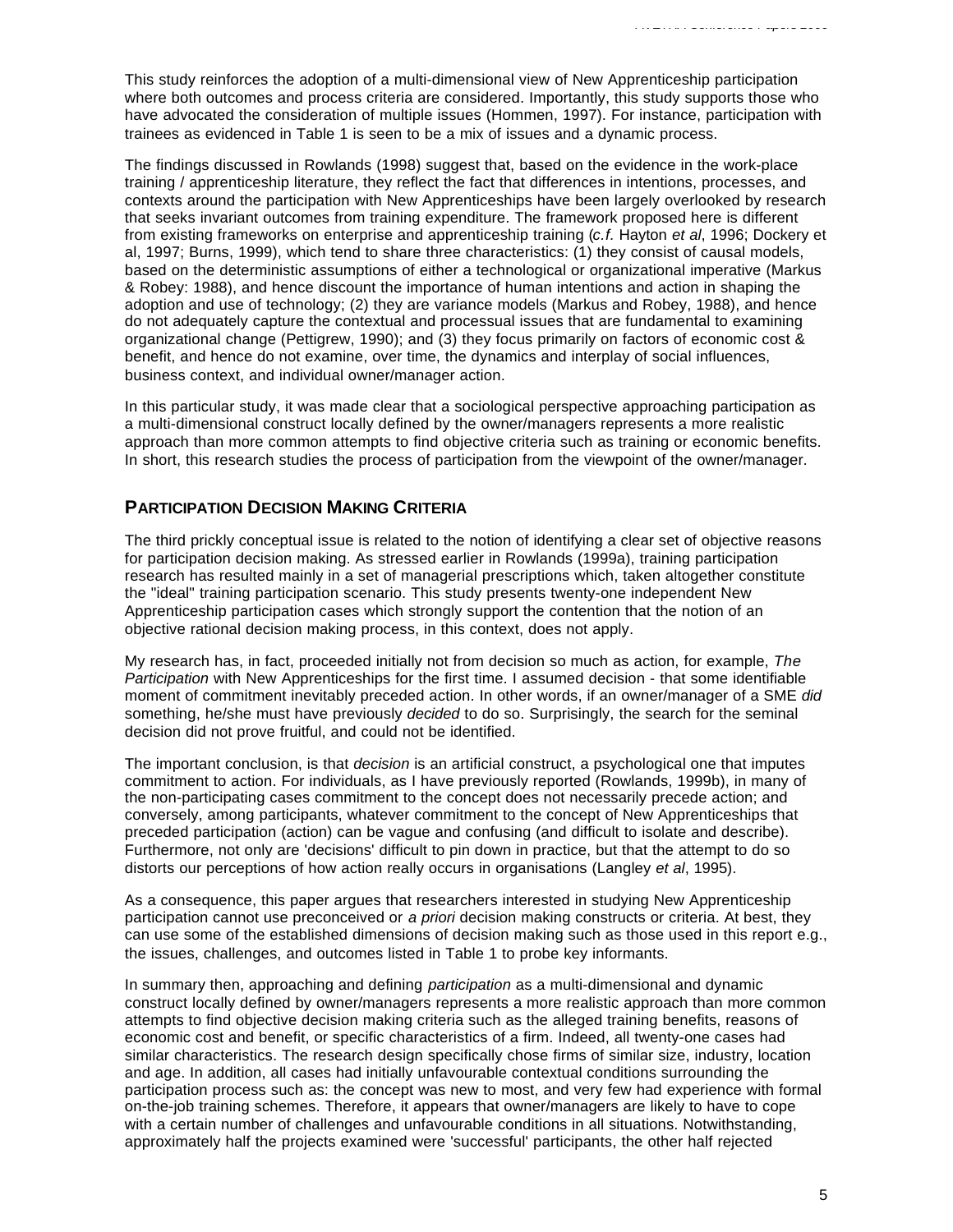participation. But how do certain firms, exhibiting similar characteristics in terms of size, industry, location and age, and all experiencing similar unfavourable conditions, differ in their participation? Answers to this question are provided in the following section.

## **DYNAMIC NATURE OF THE PARTICIPATION PROCESS**

As stated in the first section, this study set out to generate a process model that captured the dynamics of the participation process. A lack of established grounded theory necessitated the generation of a number of new perspectives and empirical insights adding to the existing body of knowledge in the field of industry involvement and government sponsored work-place based training schemes. Indeed, the theoretical propositions developed in this study define a preliminary set of laws of interaction among issues and between issues and participation outcomes.

I conclude this section by presenting the theoretical model (see Figure 1) and its set of propositions below.

### **Proposition #1 Social Construction**

First, a social constructionist view of the world takes as the analytic unit the individual embedded in a social context e.g. the owner/manager of a small firm. In line with this theoretical perspective, the participation process involving New Apprenticeships within small firms is represented as a dynamic process where owner/managers socially construct a positive attitude toward new apprentices, anticipate and overcome the challenges ahead, and recognise the presence of and capitalise on business opportunities (Proposition 1).

### **Proposition #2 Non-structured decision making**

Second, evidence from the cases supports the general contention that there is no distinct participation decision, but rather participation with New Apprenticeships represents a non-structured decision making process (Proposition 2). As described earlier in this paper and summarised in Table 1, taking on a trainee for the first time is not an objective decision made by a single person evaluating the individual merits of the scheme. The full understanding of the process requires placing traineeships in their organisational and environmental context, with the process influenced by events outside the control of the firm.

#### **Proposition #3 Participation involves a set of three inter-locking processes**

Third, multiple examples in the cases provide support for the related contention that participation does not follow a strictly sequential decision making process as implied in some of the literature. For instance, New Apprenticeship participation involves several interacting sub-processes (Proposition 3), different in nature that need to be distinguished from each other. These processes are themselves intertwined with other decision processes of the firm, and influenced by a dynamic set of contextual elements that interact with one another over time. Proposition 3 also suggests that a better representation of the process is as a set of three parallel, partially iterative, and interlocking processes.

#### **Proposition #4 Knowledge barriers**

Fourth, knowledge (or conversely lack of knowledge) about New Apprenticeships is a key facilitator or inhibiting element in the process (Proposition 4). As an organisational innovation, New Apprenticeships require some measure of organisational learning if they are to be adopted. For participation to occur, the employer must absorb a daunting changing lexicon, new training techniques and on-the-job assessment procedures. The perceived complexity of obtaining technical knowledge or know-how in these areas represents a significant knowledge barrier to achieving an overall understanding of the benefits of participation.

## **Proposition #5 Suppliers of Training as Mediating Institutions**

Fifth, evidence from cases support the related contention that overcoming the knowledge burden on would be participants leading to a successful participation outcome is more likely if supported and facilitated by mediating institutions such as suppliers of training or group training companies (Proposition 5).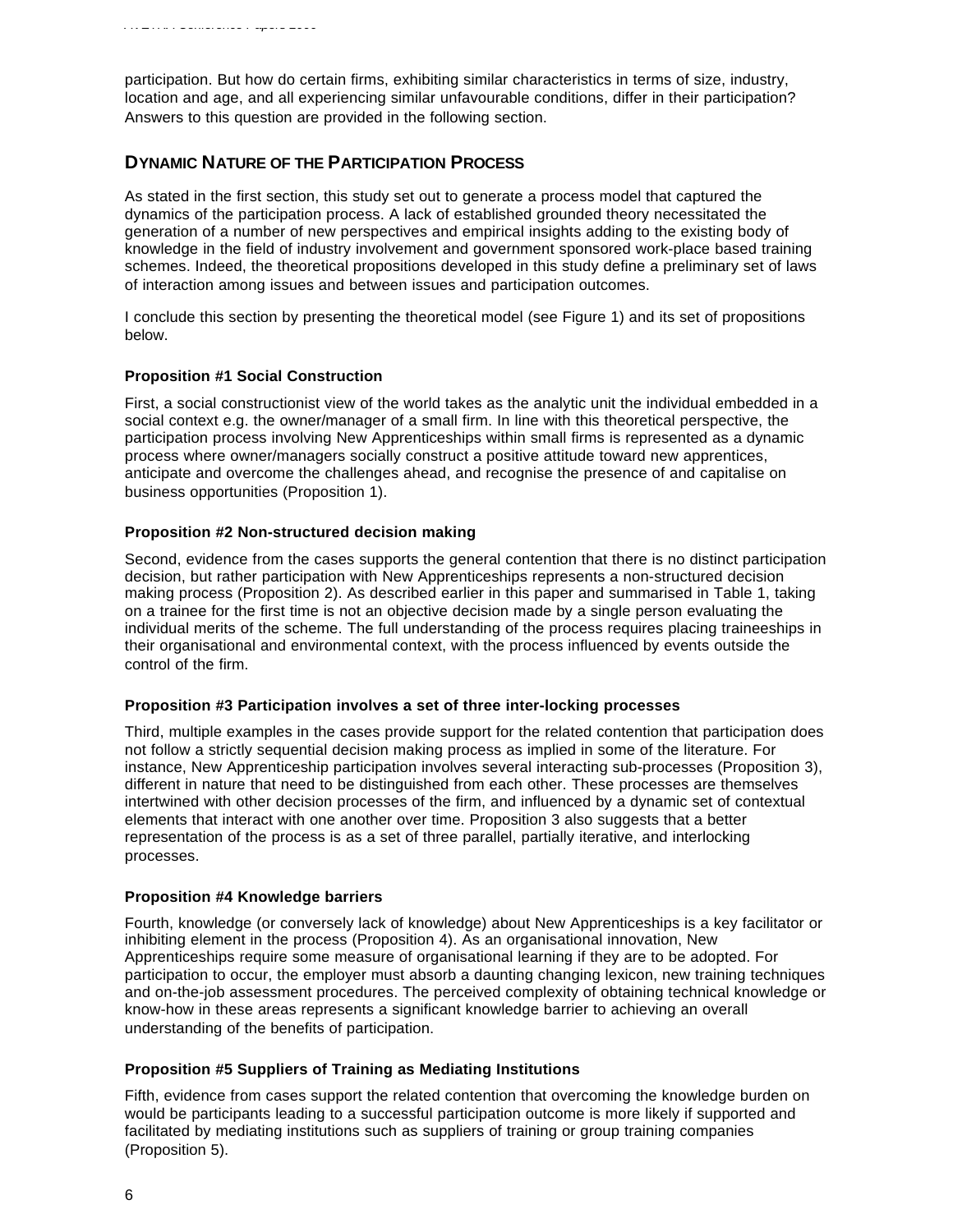As an indication of this phenomenon, the efforts of training providers in being able to step-in and provide information and demonstrate know how about the scheme were significant factors in the formation of a simple but effective training partnership with each participating small firm.

#### **Proposition #6 Positive Psychological Commitment**

Sixth, a psychological commitment to hiring young workers and a positive predisposition towards training is essential and precedes participation; otherwise the process terminates and does not proceed beyond the initial idea or proposal stage. (Proposition 6). The findings confirm that owner/manager's beliefs regarding a course of action are mainly influenced by the process by which managers develop a psychological commitment to one or more facets of the scheme. As a first indication of this phenomenon, the decision to participate by Case #1 and Case #21 were influenced by the 'enthusiasm shown by the young kids'. Conversely, as another example, the process leading to rejecting a trainee in Case #2 was strongly influenced by experiences of a trainee in a previous employment.

#### **Proposition #7 Financial Considerations & Need to Recruit**

Seventh, financial considerations such as profit seeking and government financial incentives are highly influential (Proposition 7). The report acknowledges that cost and benefit are important factors, but not the sole factors that come into play in the decision making process.

### **CONCLUDING COMMENTS**

In conclusion, I have argued that New Apprenticeship participation can be viewed as a socio-technical process and thus can be more fully understood as such. I have proposed a broader definition of participation by clarifying the issue as a multi-dimensional construct, by demystifying the notion of an "objective" decision making process, and by developing a set of theoretical propositions describing the nature of the participation process. Any study involving the uptake of government training initiatives is a worthy arena in my view, and I hope this paper will provide a baseline from which to proceed further with the study of New Apprenticeship participation.

## **References**

- Burns, W., (1999), Investigating the Factors Associated with Employer Involvement in the New Apprenticeship Scheme in Port Augusta Local Government district of South Australia, TPP/SA 53.05, NCVER, SA.
- Cuban, L., (1997), What Policy Makers and Experts See (and do not see) in *School to Work Transitions,* Chapter 10 in Lesgold A, *et al*, *Transitions in Work and Learning: Implications for Assessment*, National Academy Press, pp 235-248.
- Dockery, A., Koshy, P., & Stromback, T., & Ying, W., (1997), The Cost of Training Apprentices in Australian Firms*, Australian Bulletin of Labour*, Vol 23, No 4, pp 255-274.
- Hayton, G., McIntyre, J., McDonald, R., Sweet, R., Noble, C., Smith A., & Roberts P., (1996), *Final Report: Enterprise Training in Australia*, Office of Training and Further Education, Melbourne.
- Hommen, L., (1997), Conceptualising the Learning Dimension on Innovation in Small Firms: Arguments for an 'institutional' Approach, *Studies in the Education of Adults*, Vol 29, No 2, pp. 154-168.
- Langley, A., Mintzberh, H., Pitcher, P., Posada, E., & Saint-Macary, J., (1995), Opening up Decision Making: The View from the Black Stool, *Organization Science*, Vol 6, No 3, pp 260-279.
- Markus, M. L., & Robey, D., (1988), Information Technology and Organisational Change: Causal Structure in Theory and Research, *Management Science*, Vol 34, No 5, pp 583-598.
- Pettigrew, A., (1990), Longitudinal Field Research on Change: Theory & Practice, *Organisational Science*, Vol 1, No 3, pp. 267-292.
- Rowlands, B., (1998), Conceptualising Small Business Participation in Traineeships: A Framework for Traineeship Adoption, 7<sup>th</sup> National Vocational Education and Training Research Conference, NCVER & GREAT, Charles Sturt University.
- Rowlands, B., (1999a), A Qualitative Study of Small Employer Participation in Traineeships: Interim Research Findings, 8<sup>th</sup> Annual Vocational Education and Training Research Conference, NCVER & SQIT, Toowoomba.
- Rowlands, B., (1999b), A Process Study of New Apprenticeship Participation in Three Service Industries, 7<sup>th</sup> Annual International Conference on Post-compulsory Education & Training, CLWR, Griffith University.